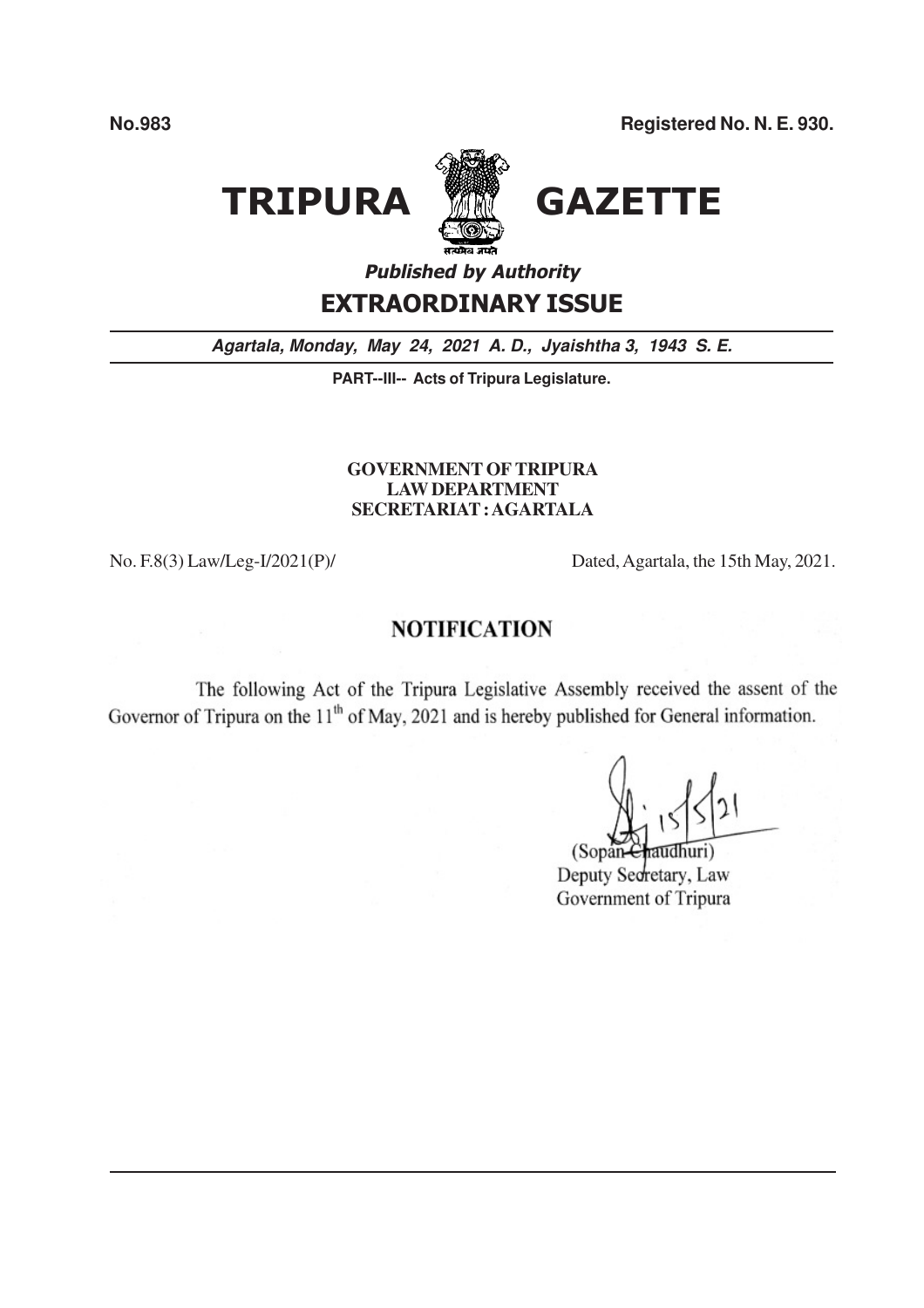Tripura Gazette, Extraordinary Issue, May 24, 2021 A. D.

The Tripura Act No. 5 OF 2021

#### THE TRIPURA SHOPS AND ESTABLISHMENTS (FIFTH AMENDMENT) ACT, 2021

#### **AN**

#### ACT

further to amend the Tripura Shops and Establishments Act, 1970 (Act No.8 of 1970).

**WHEREAS,** the Tripura Shops and Establishments Act, 1970 (hereinafter referred to as the Principal Act) was enacted by the State Government to regulate holidays, hours of work and other matters relating to the shops and establishments;

AND WHEREAS, in the perspective of this State it is now became expedient to make amendments, relating to the provision of registration for the shop-keepers which seems to be an extra hurdle for the shop-keepers particularly where there is a parallel provision to obtain Trade Licence for pursuing business from the Competent local authority, under another State law;

AND WHEREAS, With this background, it is proposed to introduce the Tripura Shops and Establishments [Fifth amendment} Act, 2021 to resolve and compliance with the purpose of Ease of Doing Business in the State.

BE, it enacted by The Tripura Legislative assembly in the Seventy Second year of the Republic of India, as follows:-

#### 1. Short Title snd Commencement:

(i) This may be called the "Tripura Shops and Establishments (Fifth Amendment) Act, 2021";

(ii) it shall come into force on the date of its publication in the Tripura Gazette.

#### 2. Amendment of Section 2 :-

(i) The definition of registering authority in Clause (I) is deleted.